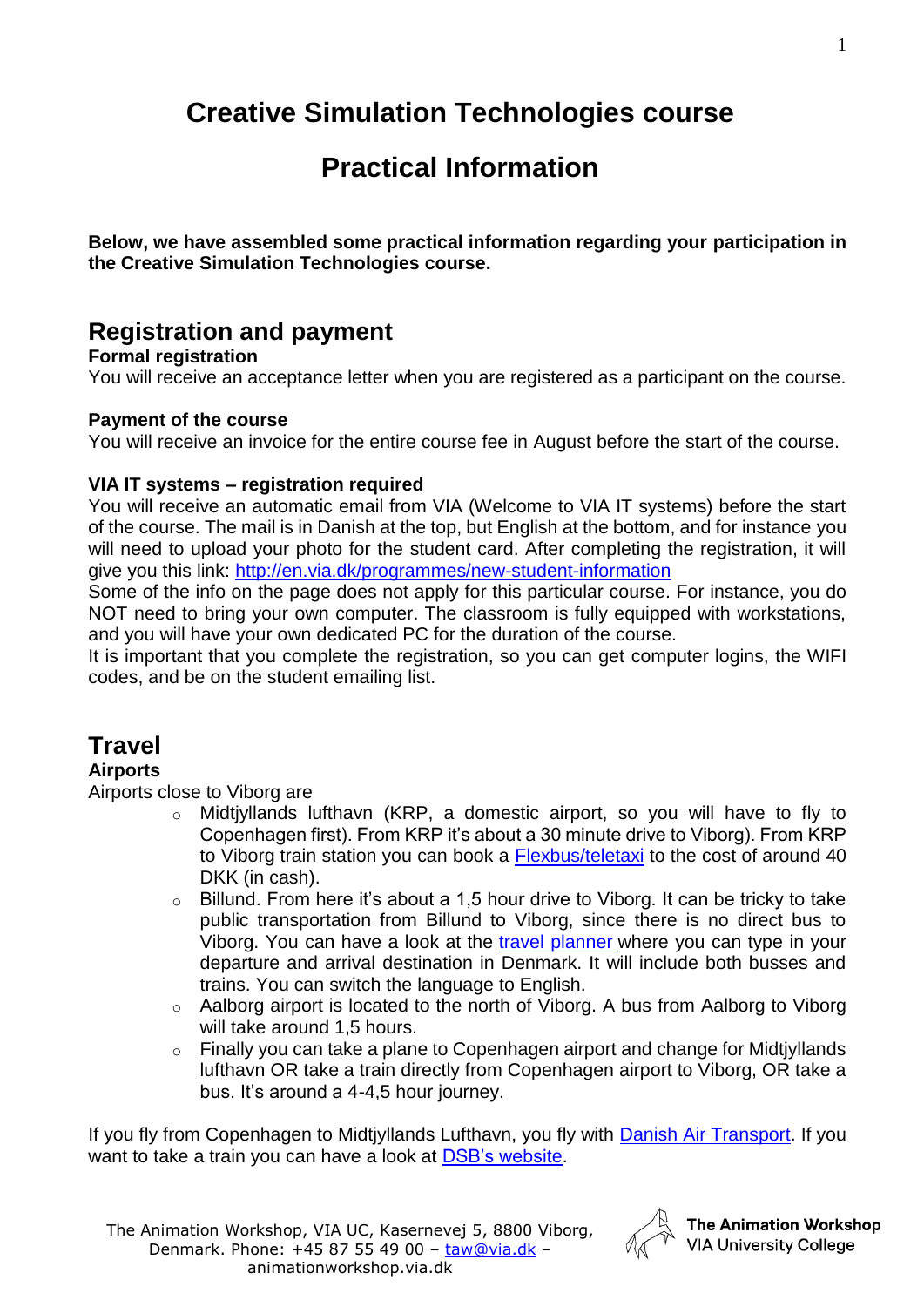The bus company is called [Flixbus](https://www.flixbus.co.uk/?wt_eid=2153546270647904414&wt_t=1535462784518&_ga=2.131813519.1419818704.1535462708-27869676.1535462708) and you can find more info on their website.

### **Arrival**

If you arrive during the week, you can arrange the key exchange with the Janitor at Camp Logos. If you arrive during the weekend, you will find the keys to your room in the key box at the dorm. Precise information will be given by our housing coordinator.

### **From the station to the school**

From the train station to the school it's around a 10-15 minute walk depending on the size of your luggage :) There are normally taxis on standby outside the station, if not you can call one from Viborg Taxi +45 86 62 66 00. You can see the address of the school below.

### **The school**

### **Classroom**

You will – upon your arrival – receive a key card so you can access the school buildings at all hours, and you're welcome to use your personal classroom computers at all times for work/emailing/internet/etc. Open hours are week days from 8.30 to 17.00. Outside these hours, you must have your key card with you to enter the buildings. Class hours are normally 9:00 to 16:00.

### **School library**

There is a school library with DVDs and books, and you are free to borrow up to 3 items at the same time. Just fill out the form at the library, and you can borrow the items for a week.

#### **Sports/activities**

At the school, the students run the "Soft Values Program". This is extra-curricular activities such as sports, guest lectures, life drawing, movie nights, etc. It's all free and you are very welcome to join. The program is organized by students and it changes from semester to semester.

### **Housing**

### **The dorm room**

Depending on availability, we normally house all our students in the nearby dorm Camp Logos (run by Sct. Jørgen). It is only a 3-minute walk from the school. Depending on which room you prefer, your room will include a private bathroom and a kitchenette with two hotplates, a refrigerator and a small oven. There is basic furniture in all the rooms. There is a shared kitchen and common area as well. There are no kitchen utensils for the kitchenette in the room, so most people just by some stuff at the second hands shops we have here in Viborg. The school can provide you with a duvet and pillow, so you would need to bring bed sheets and towels. Please note that The Animation Workshop cannot guarantee that you get the specific room type you have requested. In some cases, we just have to accept what is currently available from the housing organization.

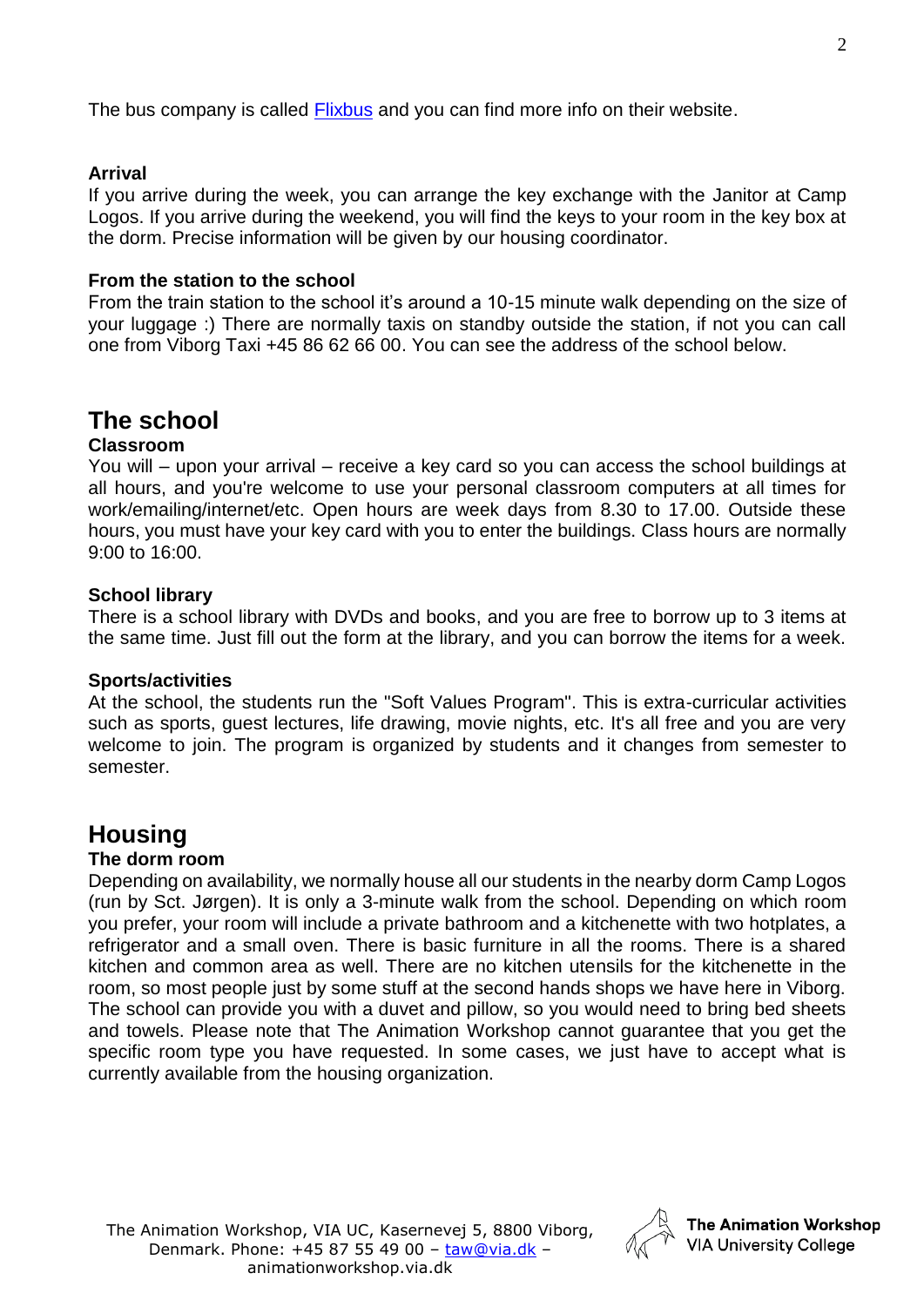### **Internet**

If you are housed by the housing organization Sct. Jørgen, you have wireless internet in your room.

### **Laundry**

There are washing machines in the basement of the dorm, and you get a card for them that you have to use each time. The payment is then withdrawn over the monthly rent.

### **Electricity**

Electrical plugs: in Denmark we use a standard European 230 V. See [here](https://www.power-plugs-sockets.com/denmark/) (you can use only the two parallel holes or all 3).

### **Deposit/contract**

The Animation Workshop has negotiated a reduced deposit with the housing organization. As a PRO course participant, you only have to pay a deposit of 5.000 DKK (instead of 10- 11.000 DKK).

### **Moving in room check**

If you wish, you can schedule an individual room check with the dorm building supervisor during the first few weeks, during which you spend 10 minutes going through your room for any flaws.

In preparation for this meeting, please just note down everything that is wrong with the room (like: scratches on the floor, holes in the mattress, broken mirror, whatever). If there is anything wrong with the room, and it has not been noted down by the janitor during the room check, you can potentially be held accountable for it.

### **Other useful info**

### **First Day**

The first day of the course starts on the Monday at 10:00. The course organizers will have some practical information for you, and you will get a tour of the school. We all have lunch together, and in the afternoon, you start out with the teacher.

### **Lunch**

There is the VIA cantina where you can get a sandwich for 28 DKK and a hot dish for around 25-45 DKK. Of course, there is also the possibility to go home for lunch, since you will be living so close to the school.

### **Receiving mail**

The easiest will be to have your mail and packages sent directly to the school, since the reception is manned during normal working hours. And then we bring your mail to the classroom. The address of the school is:

The Animation Workshop, VIA UC Att: Your name Kasernevej 5 8800 Viborg Denmark

The Animation Workshop, VIA UC, Kasernevej 5, 8800 Viborg, Denmark. Phone: +45 87 55 49 00 – [taw@via.dk](mailto:taw@via.dk) – animationworkshop.via.dk